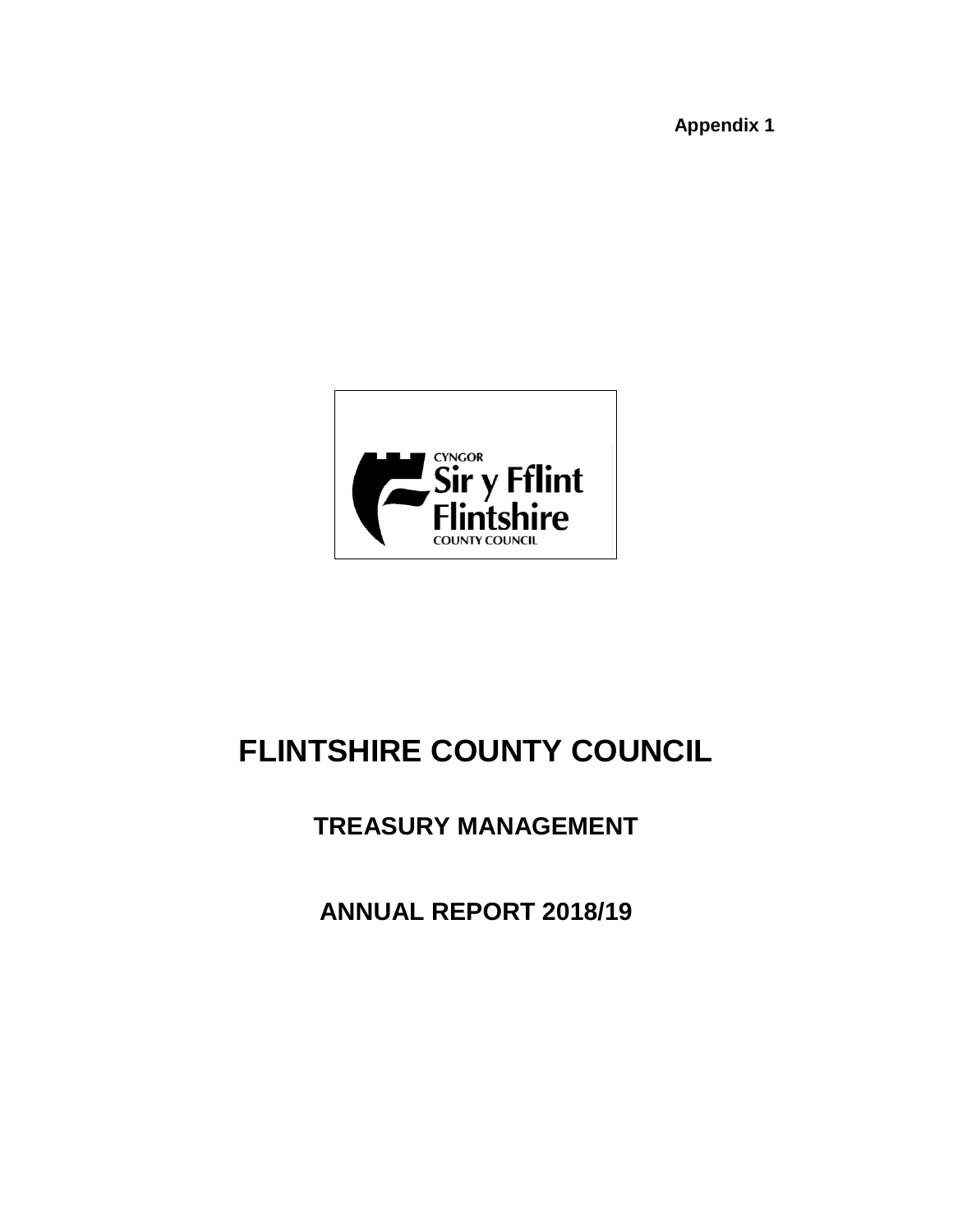## **1.00 INTRODUCTION**

- 1.01 The Council approved the Treasury Management Strategy (Strategy) 2018/19 including key indicators, limits and an annual investment strategy on  $20<sup>th</sup>$  February 2018.
- 1.02 The Strategy was produced based on the 2011 edition of the CIPFA Treasury Management in the Public Services: Code of Practice.
- 1.03 The purpose of this report is to review the outcomes from 2018/19 treasury management operations and compare these with the Strategy.
- 1.04 Treasury management comprises the management of the local authority's cash flows, its banking, money market and capital market transactions; the effective control of the risks associated with those activities; and the pursuit of optimum performance consistent with those risks.

## **2.00 ECONOMIC & INTEREST RATE REVIEW 2018/19**

*This Provided by Arlingclose Ltd the Council's Treasury Management advisors*.

#### **Economic commentary**

After spiking at over \$85/barrel in October 2018, oil prices fell back sharply by the end of the year, declining to just over \$50 in late December before steadily climbing toward \$70 in April 2019. UK Consumer Price Inflation (CPI) for February 2019 was up 1.9% year/year, just above the consensus forecast but broadly in line with the Bank of England's February Inflation Report. The most recent labour market data for the three months to January 2019 showed the unemployment rate fell to a new low 3.9% while the employment rate of 76.1% was the highest on record. The 3 month average annual growth rate for pay excluding bonuses was 3.4% as wages continue to rise steadily and provide some upward pressure on general inflation. Once adjusted for inflation, real wages were up 1.4%.

After rising to 0.6% in the third calendar quarter from 0.4% in the second, fourth quarter economic growth slowed to 0.2% as weaker expansion in production, construction and services dragged on overall activity. Annual GDP growth at 1.4% continues to remain below trend. Following the Bank of England's decision to increase Bank Rate to 0.75% in August, no changes to monetary policy have been made since.

The US Federal Reserve continued its tightening bias throughout 2018, pushing rates to the 2.25%-2.50% range in December. However, a recent softening in US data caused the Fed to signal a pause in hiking interest rates at the last Federal Open Market Committee (FOMC) meeting in March.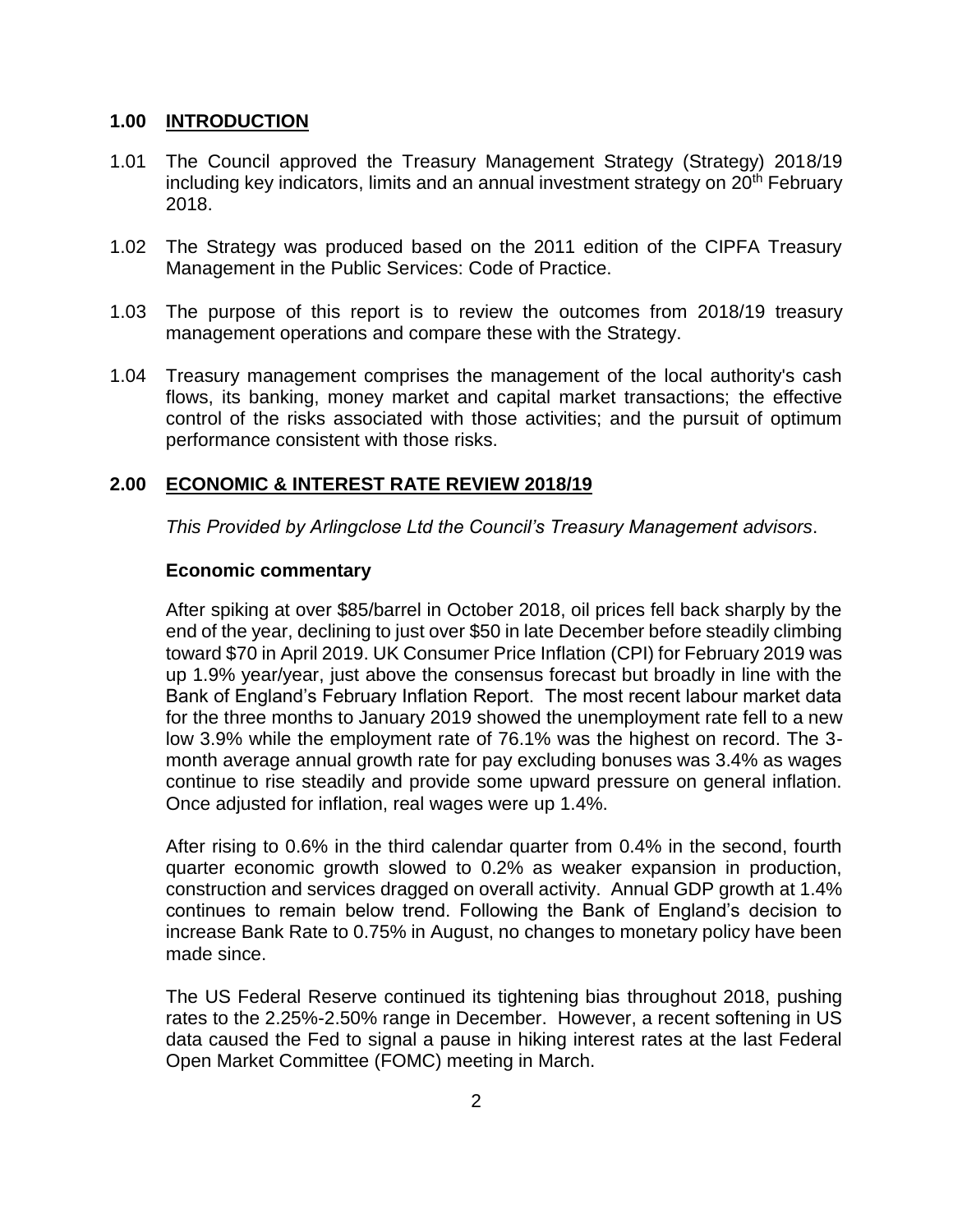With the 29th March 2019, the original EU 'exit day' now been and gone, having failed to pass a number of meaningful votes in Parliament, including shooting down Theresa May's deal for the third time, MPs voted by a majority of one (313 to 312) to force the prime minister to ask for an extension to the Brexit process beyond 12th April in order to avoid a no-deal scenario. Recent talks between the Conservative and Labour parties to try to reach common ground on a deal which may pass a vote by MPs have yet to yield any positive results. The EU must grant any extension and its leaders have been clear that the terms of the deal are not up for further negotiation. The ongoing uncertainty continues to weigh on sterling and UK markets.

While the domestic focus has been on Brexit's potential impact on the UK economy, globally the first quarter of 2019 has been overshadowed by a gathering level of broader based economic uncertainty. The US continues to be set on a path of protectionist trade policies and tensions with China in particular, but with the potential for this to spill over into wider trade relationships, most notably with EU. The EU itself appeared to be show signs of a rapid slowdown in economic growth with the major engines of its economy, Germany and France, both suffering misfires from downturns in manufacturing alongside continued domestic/populist unrest in France. The International Monetary Fund downgraded its forecasts for global economic growth in 2019 and beyond as a consequence.

#### **Financial markets:**

December was a month to forget in terms of performance of riskier asset classes, most notably equities. The FTSE 100 (a good indicator of global corporate sentiment) returned -8.8% assuming dividends were reinvested; in pure price terms it fell around 13%. However, since the beginning of 2019 markets have rallied, and the FTSE 100 and FTSE All share indices were both around 10% higher than at the end of 2018.

Gilt yields continued to display significant volatility over the period on the back of ongoing economic and political uncertainty in the UK and Europe. After rising in October, gilts regained their safe-haven status throughout December and into the new year - the 5-year benchmark gilt yield fell as low as 0.80% and there were similar falls in the 10-year and 20-year gilts over the same period dropping from 1.73% to 1.08% and from 1.90% to 1.55%. The increase in Bank Rate pushed up money markets rates over the year and 1-month, 3-month and 12-month LIBID (London Interbank Bid) rates averaged 0.53%, 0.67% and 0.94% respectively over the period.

Recent activity in the bond markets and PWLB interest rates highlight that weaker economic growth is not just a UK phenomenon but a global risk. During March the US yield curve inverted (10-year Treasury yields were lower than US 3 month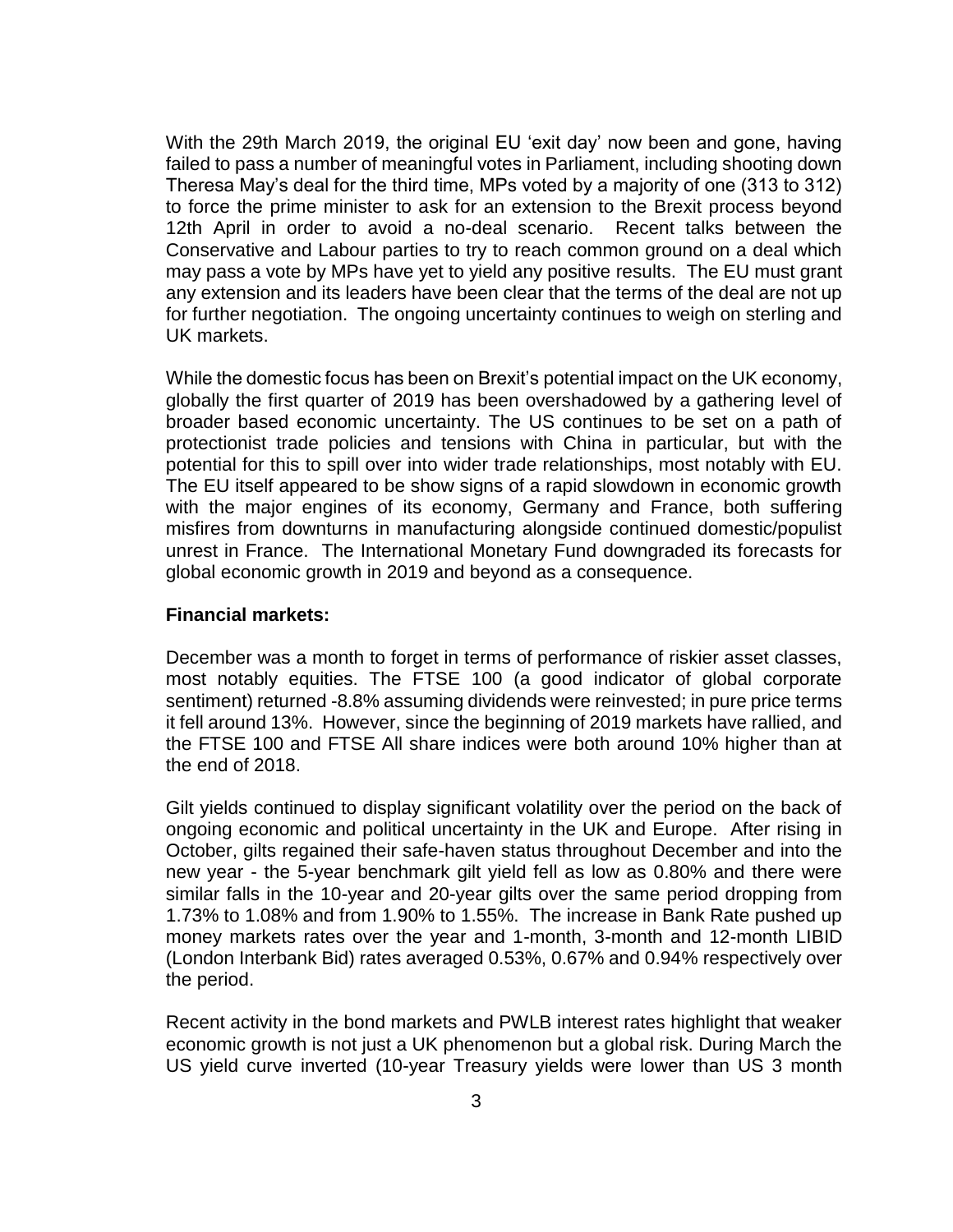money market rates) and German 10-year Bund yields turned negative. The drivers are a significant shift in global economic growth prospects and subsequent official interest rate expectations given its impact on inflation expectations. Further to this is world trade growth which collapsed at the end of 2018 falling by 1.8% year-on-year. A large proportion of this downturn in trade can be ascribed to the ongoing trade tensions between the US and China which despite some moderation in January does suggest that the International Monetary Fund's (IMF) and Organisation for Economic Co-Operation & Development's (OECD) forecasts for global growth in 2019 of 3.5% might need to be revised downwards.

# **3.00 BORROWING REQUIREMENTS AND DEBT MANAGEMENT**

3.01 PWLB (Public Works Loans Board) Certainty Rate

The Council qualified for the PWLB Certainty Rate, allowing the authority to borrow at a reduction of 20 basis points on the Standard Rate for a further 12 months from 1st November 2018.

3.02 Borrowing Activity in 2018/19.

The total long term borrowing outstanding, brought forward into 2018/19 totalled £253.8 million.

|                                              | <b>Balance</b><br>01/04/2018<br>£m | <b>Debt</b><br><b>Maturing</b><br>£m | <b>New</b><br><b>Debt</b><br>£m | <b>Balance</b><br>31/03/2019<br>£m |
|----------------------------------------------|------------------------------------|--------------------------------------|---------------------------------|------------------------------------|
|                                              |                                    |                                      |                                 |                                    |
| <b>Capital Financing</b><br>Requirement      | 327.6                              | (6.1)                                | 18.6                            | 340.1                              |
|                                              |                                    |                                      |                                 |                                    |
| <b>Short Term</b><br><b>Borrowing</b>        | 52.1                               | (52.1)                               | 44.0                            | 44.0                               |
| <b>Long Term</b><br><b>Borrowing</b>         | 253.8                              | 0.0                                  | 19.0                            | 272.8                              |
| <b>TOTAL</b><br><b>BORROWING</b>             | 305.9                              | (52.1)                               | 63.0                            | 316.8                              |
| <b>Other Long Term</b><br><b>Liabilities</b> | 5.4                                | (0.6)                                | 0.2                             | 5.0                                |
| <b>TOTAL EXTERNAL</b><br><b>DEBT</b>         | 311.3                              | (52.7)                               | 63.2                            | 321.8                              |
| Increase/(Decrease<br>in Borrowing (£m)      |                                    |                                      | 10.5                            |                                    |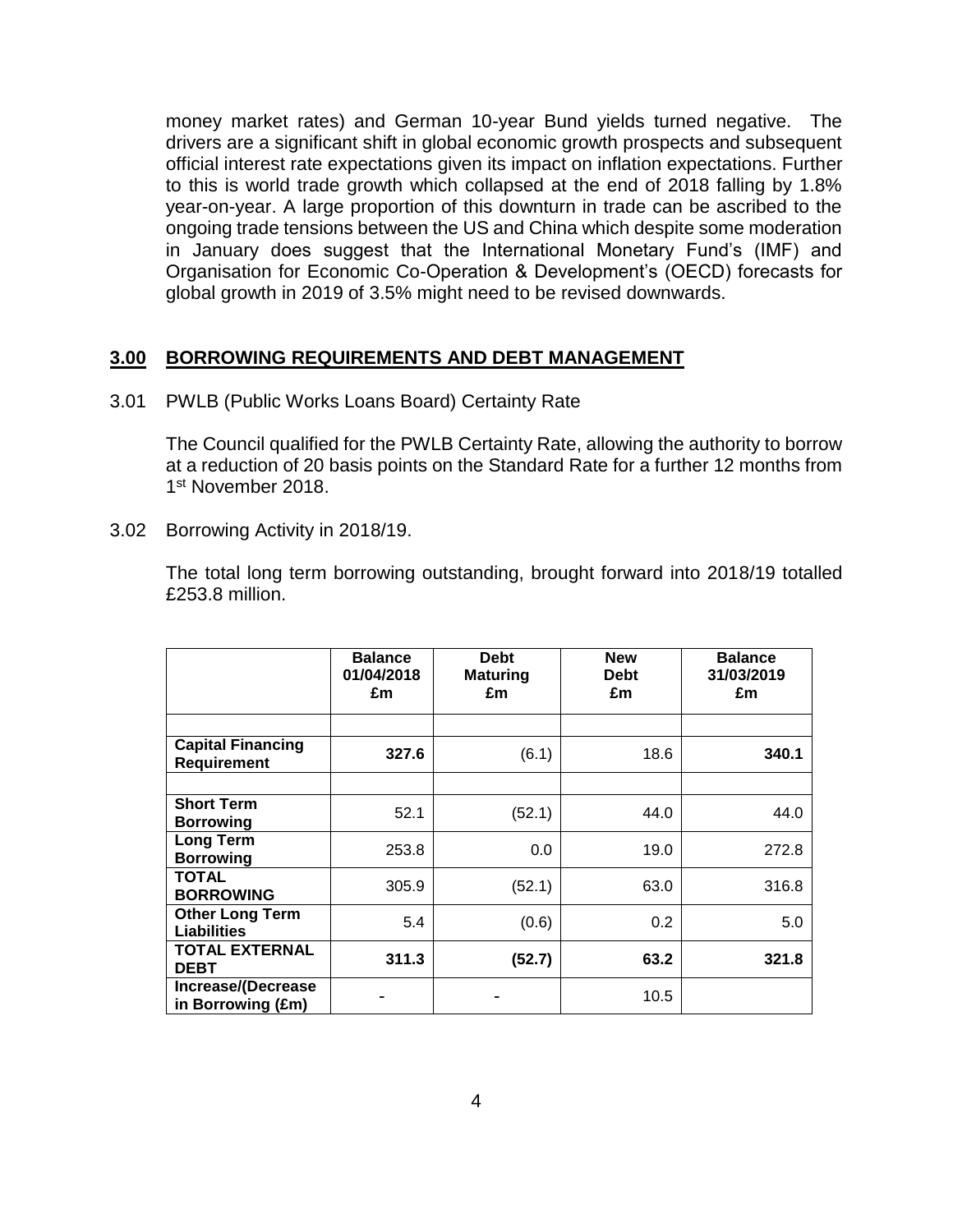#### 3.03 New Long Term Borrowing

The Council's Capital Programme is financed by a combination of capital receipts and grants, CERA (revenue contributions) and borrowing. The borrowing strategy in recent years in accordance with advice received from the Council's Treasury Management advisors, Arlingclose has been to use existing cash balances and short term borrowing to confirm the long term borrowing requirement. This is to ensure that the Council does not commit to long term borrowing too early and borrow unnecessarily which will be costly. This is balanced against securing low interest costs and achieving cost certainty over the period for which the funds are required so as not to compromise the long term stability of the portfolio.

Short term borrowing continued to be available throughout the year at much lower rates than long term borrowing and was utilised as far as possible without exposing the Council to excessive refinancing risk. The total short term (temporary) borrowing as at 31st March 2019 was £44m with an average rate of 0.96%.

The benefit of internal / short term borrowing was monitored closely, in conjunction with Arlingclose, throughout the year against the potential for incurring additional costs by deferring borrowing into future years when long term borrowing rates are forecast to rise modestly.

In December 2018 reductions in PWLB long term rates provided opportunities to secure long term borrowing at low rates and the following loans were taken out on 6 th December 2019:

| <b>Start Date</b> | <b>Maturity Date</b> | Amount | Rate  | Loan Type      |
|-------------------|----------------------|--------|-------|----------------|
| $6th$ Dec 2019    | $6th$ Dec 2063       | £7.53m | 2.79% | <b>Annuity</b> |
| $6th$ Dec 2019    | $6th$ Dec 2068       | £10.0m | 2.64% | Maturity       |

The £7.53m loan has been on-lent to NEW Homes, the Council's wholly owned subsidiary to fund the building of affordable homes in Flint.

- 3.04 At 31<sup>st</sup> March 2019, loans with the Public Works Loans Board were in the form of fixed rate (£238.34m) and variable rate (£10m), £18.95m were variable in the form of LOBO's (Lender's Option, Borrower's Option) and £5.51m were interest free loans from the Government, available for specific schemes. The Council's average rate for long term borrowing was 4.64%.
- 3.05 The Council's underlying need to borrow as measured by the Capital Financing Requirement (CFR) as at 31st March 2019 was £340.1m. The Council's total external debt was £321.8m.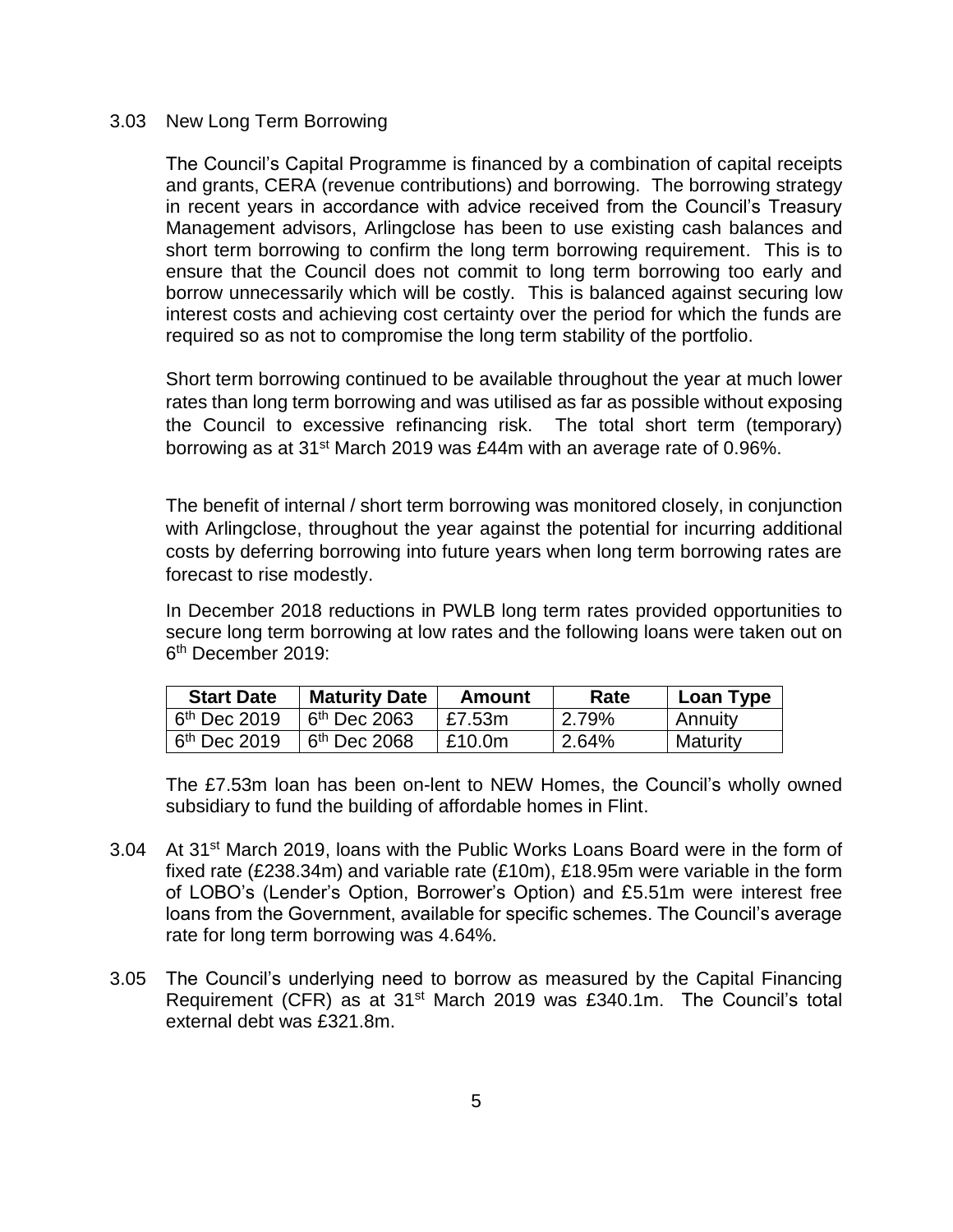#### 3.06 Loans at Variable Rates

The Council has £10m of PWLB variable rate loans, at an average rate of 0.83% which mitigate the impact of changes in variable rates on the Council's overall treasury portfolio. This strategic exposure to variable interest rates will be regularly reviewed and, if appropriate, reduced by switching into fixed rate loans.

#### 3.07 Lender's Option Borrower's Option Loans (LOBOs)

The Council holds £18.95m of LOBO (Lender's Option Borrower's Option) loans where the lender has the option to propose an increase in the interest rate at set dates, following which the Council has the option to either accept the new rate or to repay the loan at no additional cost. All of these LOBOS had options during the year, none of which were exercised by the lender.

#### 3.08 Debt Rescheduling

Options for debt rescheduling were explored in conjunction with our treasury management advisors. The premium charged for early repayment of PWLB debt remained relatively expensive for the loans in the Council's portfolio and therefore unattractive for debt rescheduling activity. No rescheduling activity was undertaken as a consequence.

The Corporate Finance Manager, in conjunction with the Council's treasury advisors will continue to review any potential opportunities for restructuring the Council's debt in order to take advantage of potential savings as interest rates change and to enhance the balance of the long term portfolio (amend the maturity profile and/or the balance of volatility).

#### **4.00 INVESTMENT ACTIVITY**

4.01 The Welsh Government's Investment Guidance gives priority to security and liquidity and the Council's aim is to achieve a yield commensurate with these principles.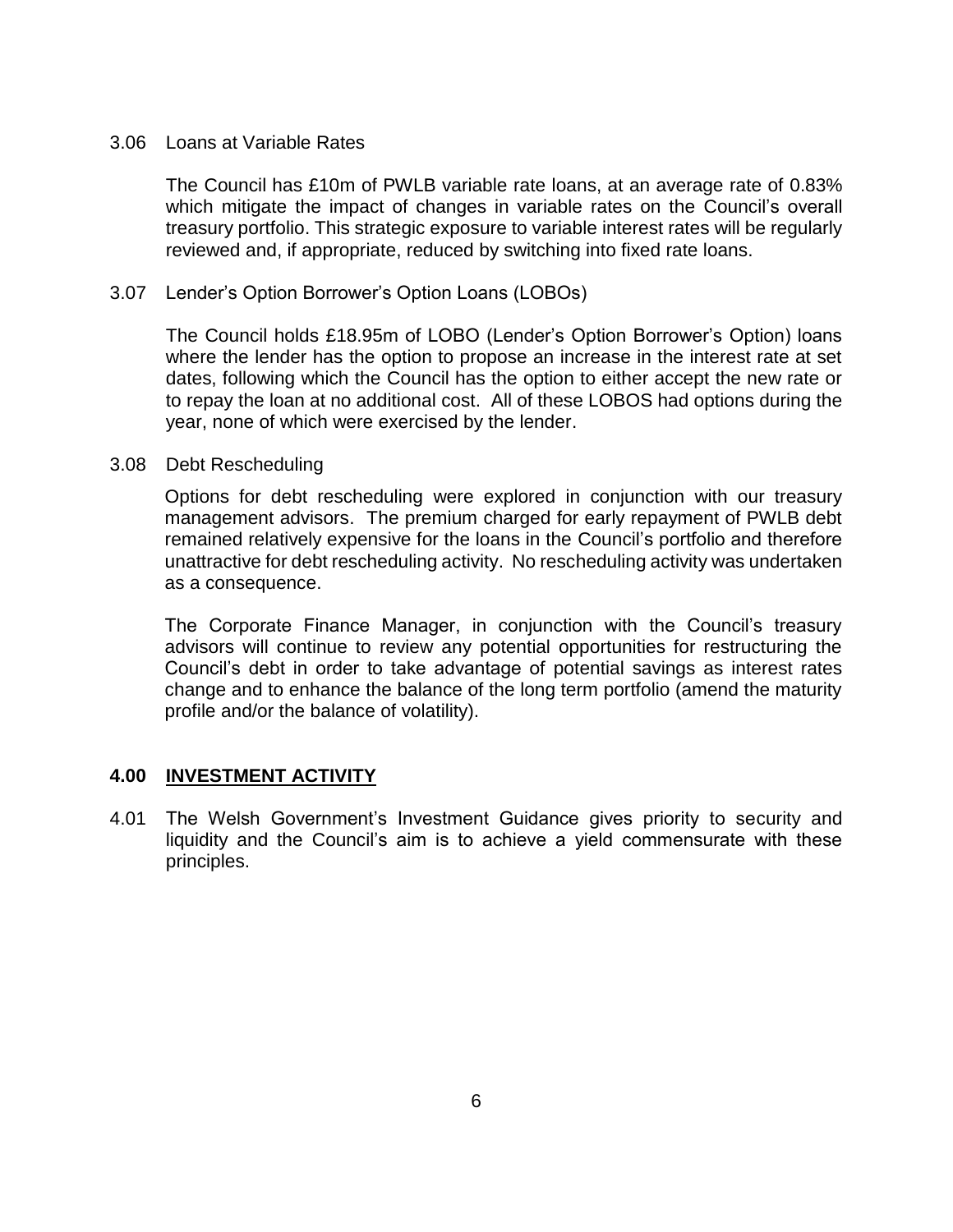#### 4.02 Investment Activity in 2018/19

# **Summary of investments as at 31st March 2019.**

| <b>Country</b>           | Total | <1<br>month | $1 - 12$ months | >12<br>months |
|--------------------------|-------|-------------|-----------------|---------------|
|                          | £m    | %           | £m              | £m            |
| UK BANKS                 |       |             |                 |               |
| UK BUILDING SOCIETIES    |       |             |                 |               |
| <b>OVERSEAS</b>          |       |             |                 |               |
| MMF's                    |       |             |                 |               |
| <b>LOCAL AUTHORITIES</b> |       |             |                 |               |
| <b>DMO</b>               | 31.2  | 31.2        |                 |               |
| TOTAL                    | 31.2  | 31.2        | 0.00            | 0.0           |

As none of these investments were greater than three months they are classified as cash in the Council's Balance Sheet.

- 4.03 Security of capital remained the Council's main investment objective. This was maintained by following the Council's counterparty policy as set out in its Strategy for 2018/19. Investments during the year included:
	- Deposits with the Debt Management Office
	- Deposits with other Local Authorities
	- Investments in AAA-rated Constant Net Asset Value Money Market Funds
	- Call accounts and deposits with Banks and Building Societies

#### 4.04 Credit Risk

The Authority assessed and monitored counterparty credit quality with reference to credit ratings; credit default swaps; GDP of the country in which the institution operates; the country's net debt as a percentage of GDP and share price. The minimum long-term counterparty credit rating determined by the Authority for the 2018/19 treasury strategy was A-/A-/A3 across rating agencies Fitch, S&P and Moody's.

4.05 Counterparty Update

#### Credit Background

Credit Default Swap (CDS) spreads drifted up towards the end of 2018 on the back of Brexit uncertainty before declining again in 2019 and continuing to remain low in historical terms. After hitting around 129 basis points in December 2018, the spread on non ring-fenced bank NatWest Markets plc fell back to around 96bps at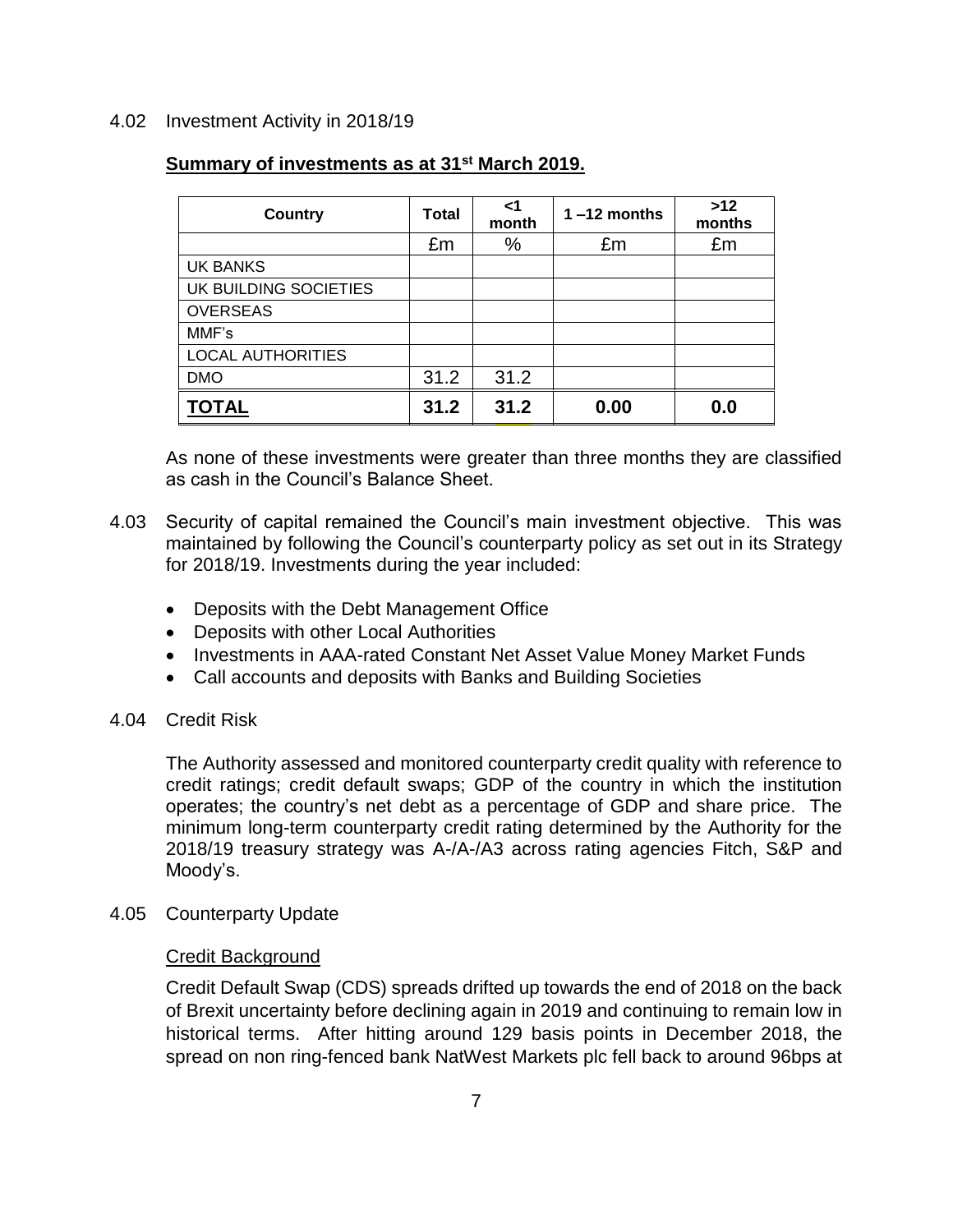the end of March, while for the ring-fenced entity, National Westminster Bank plc, the CDS spread held relatively steady around 40bps. The other main UK banks, as yet not separated into ring-fenced and non ring-fenced from a CDS perspective, traded between 33 and 79bps at the end of the period.

The ring-fencing of the big four UK banks (Barclays, Bank of Scotland/Lloyds, HSBC and RBS/Natwest Bank plc) transferred their business lines into retail (ringfenced) and investment banking (non ring-fenced) entities.

In February, Fitch put the UK AA sovereign long-term rating on Rating Watch Negative as a result of Brexit uncertainty, following this move with the same treatment for UK banks and a number of government-related entities.

There were minimal other credit rating changes during the period. Moody's revised the outlook on Santander UK to positive from stable to reflect the bank's expected issuance plans which will provide additional protection for the its senior unsecured debt and deposits.

#### 4.06 Liquidity

In keeping with the WG's Guidance on Investments, the Council maintained a sufficient level of liquidity through the use of Money Market Funds and call accounts.

#### 4.07 Yield

.

The UK Bank Rate began the year at 0.50% with a rise in August to 0.75% where it has since stayed. Short term money market rates also remained at very low levels which continued to have a significant impact on investment income. The low rates of return on the Authority's short-dated money market investments reflect prevailing market conditions and the Authority's objective of optimising returns commensurate with the principles of security and liquidity.

The Authority's budgeted investment income for the year had been prudently estimated at £40k. The average cash balance was £27.7m during the period and interest earned was £169k, at an average interest rate of 0.58%.

#### 4.08 Loan to NEW Homes

The loan to NEW Homes does not meet the definition of an investment and is not therefore included in the Council's investment figures below. It is classed as capital expenditure.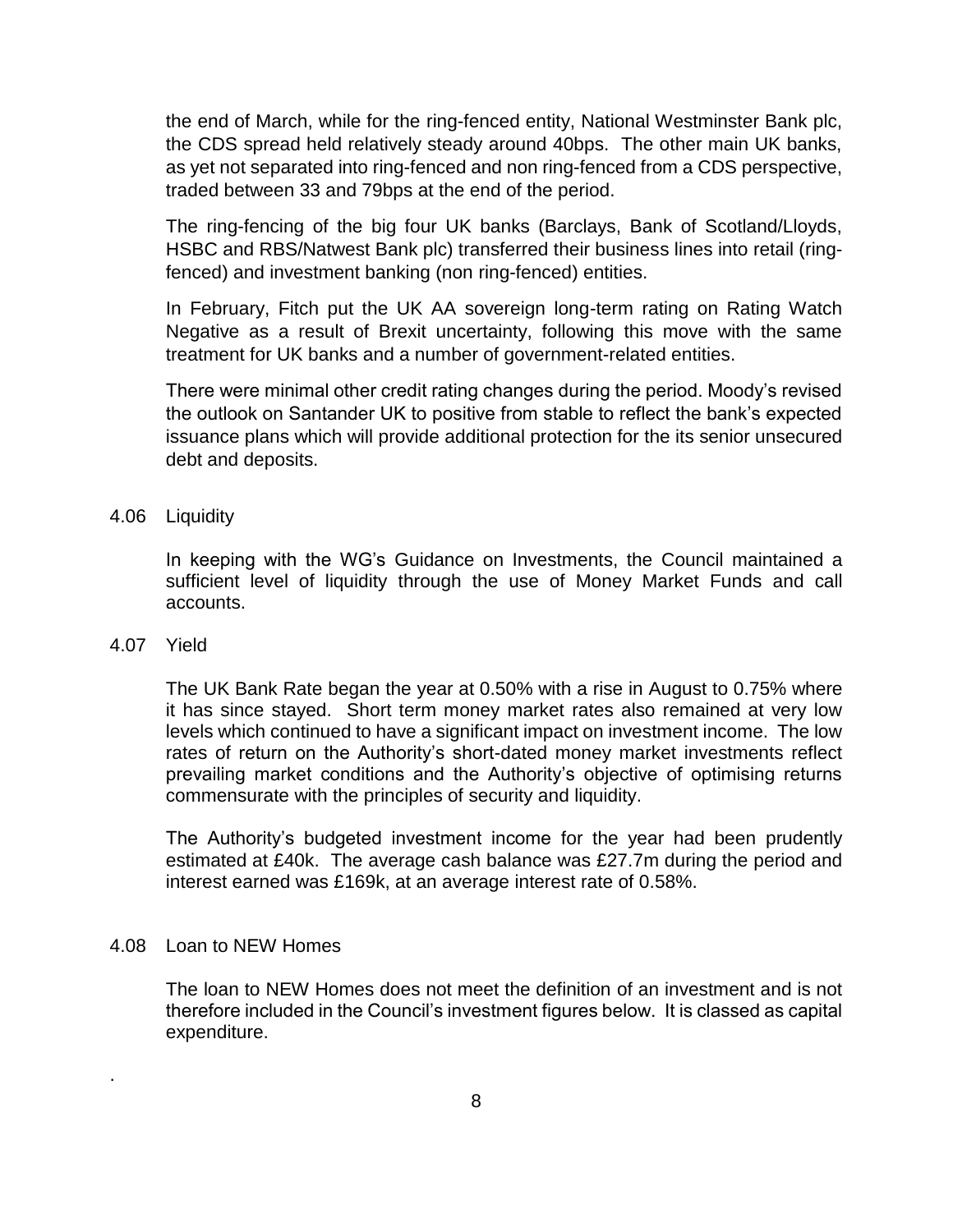# **5.00 COMPLIANCE**

- 5.01 The Council can confirm that it has complied with its Prudential Indicators for 2018/19. These were approved by Council as part of the Treasury Management Strategy on 20<sup>th</sup> February 2018.
- 5.02 In compliance with the requirements of the CIPFA Code of Practice this report provides members with a summary report of the treasury management activity during 2018/19. None of the Prudential Indicators have been breached and a prudent approach has been taking in relation to investment activity with priority being given to security and liquidity over yield.
- 5.03 The treasury function operated within the limits detailed in the Treasury Management Policy and Strategy Statement 2018/19.

# **6.00 OTHER ITEMS**

- 6.01 The following were the main treasury activities during 2018/19
	- The Council's Audit Committee received a Mid-Year Report on 21<sup>th</sup> November 2018.
	- Quarterly update reports were presented to the Audit Committee.
	- The 2019/20 Investment Strategy Statement was approved by Council on 19<sup>th</sup> February 2019.
	- The Council continues to be member of the CIPFA Treasury Management Network.
	- The Council's cash flow was managed on a daily basis. During the year the Council acted both as a borrower and as a lender and was a net borrower over the year in question. The maximum investments the Authority had on deposit at any one time was £54.7m and the maximum long-term borrowing at any one time was £272.8m.

# **7.00 CONCLUSION**

- 7.01 The treasury management function has operated within the statutory and local limits detailed in the 2018/19 Treasury Management Strategy.
- 7.02 The Policy was implemented in a pro-active manner with security and liquidity as the focus.